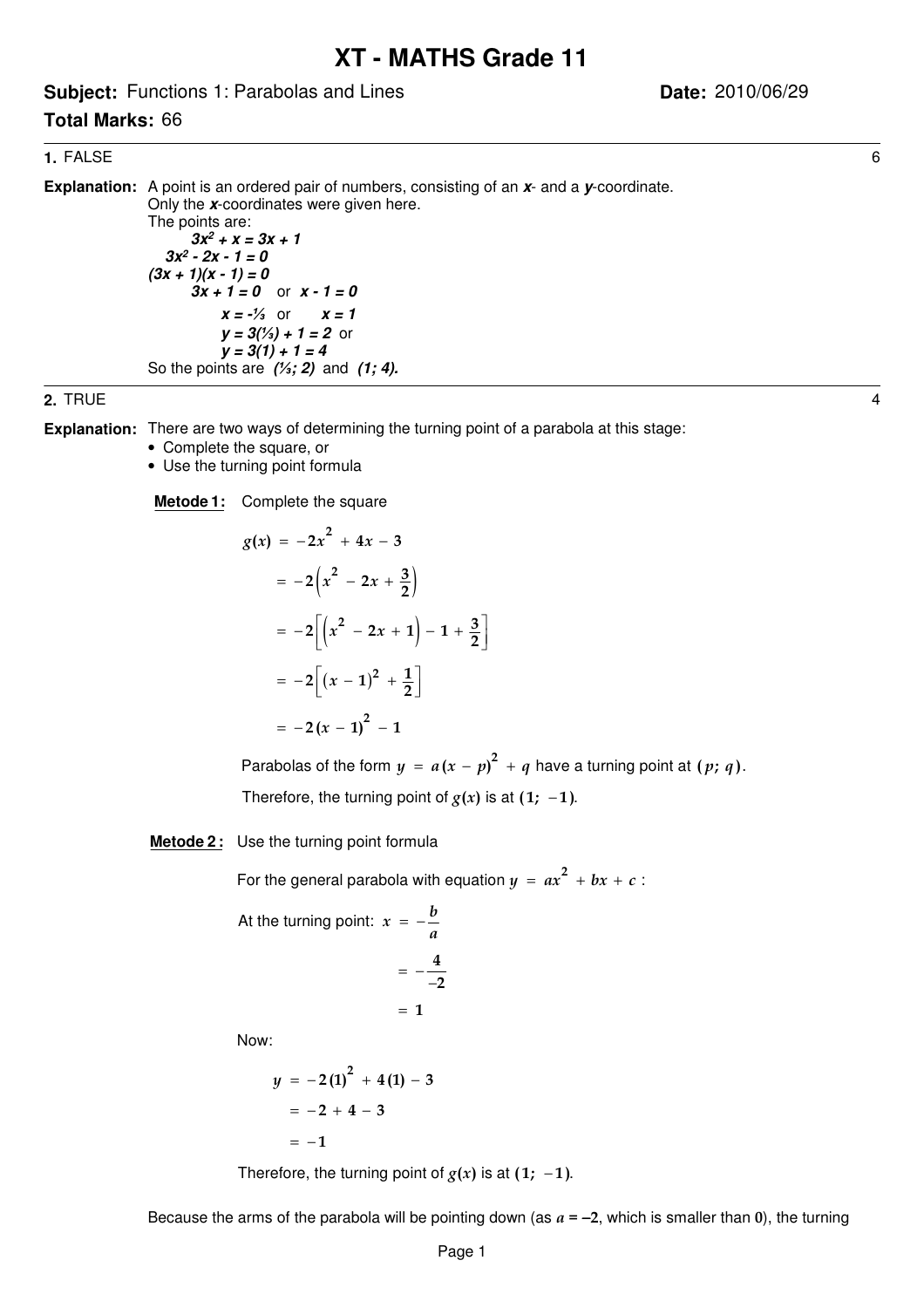#### **3.** FALSE 2

**Explanation:**  $y$ -intercept:  $x$  $= 0$ 

> $\therefore$   $y = 3x^2 - 4x - 4$  $=3(0)^{2}-4(0)-4$ 4 = −

Therefore, the coordinates of the  $y$ -intercept are  $(0; -4)$ .

#### **4.** B 4

Substitute the turning point into  $y = a(x - p)^2 + q$ : **Explanation:**

( ) .......... (1) 2 1 4 y a x = − +

Now substitute the point  $(2; 6)$  into the equation:

$$
6 = a(2 - 1)2 + 4
$$
  
\n
$$
\therefore 6 = a + 4
$$
  
\n
$$
\therefore a = 2
$$

Substitute 
$$
a = 2
$$
 into (1):  $y = 2(2 - 1)^2 + 4$   
=  $2(x^2 - 2x + 1) + 4$   
=  $2x^2 - 4x + 2 + 4$   
=  $2x^2 - 4x + 6$ 

**5.** A 4

**Explanation:** The roots of this equation are 3 and -2.

Substitute these roots into 
$$
y = a(x - m)(x - n)
$$
:  
\n
$$
y = a(x - 3)(x - (-2))
$$
\n
$$
\therefore y = a(x - 3)(x + 2) \quad \dots \dots \dots (1)
$$

Substitute the point  $(1; -12)$  into this equation:

$$
-12 = a(1-3)(1+2)
$$
\n
$$
\therefore -12 = a(-2)(3)
$$
\n
$$
\therefore -12 = -6a
$$
\n
$$
\therefore a = 2
$$
\nSubstitute  $a = 2$  into (1):  
\n
$$
y = 2(x-3)(x+2)
$$
\n
$$
\therefore y = 2(x^2 - x - 6)
$$
\n
$$
\therefore y = 2x^2 - 2x - 12
$$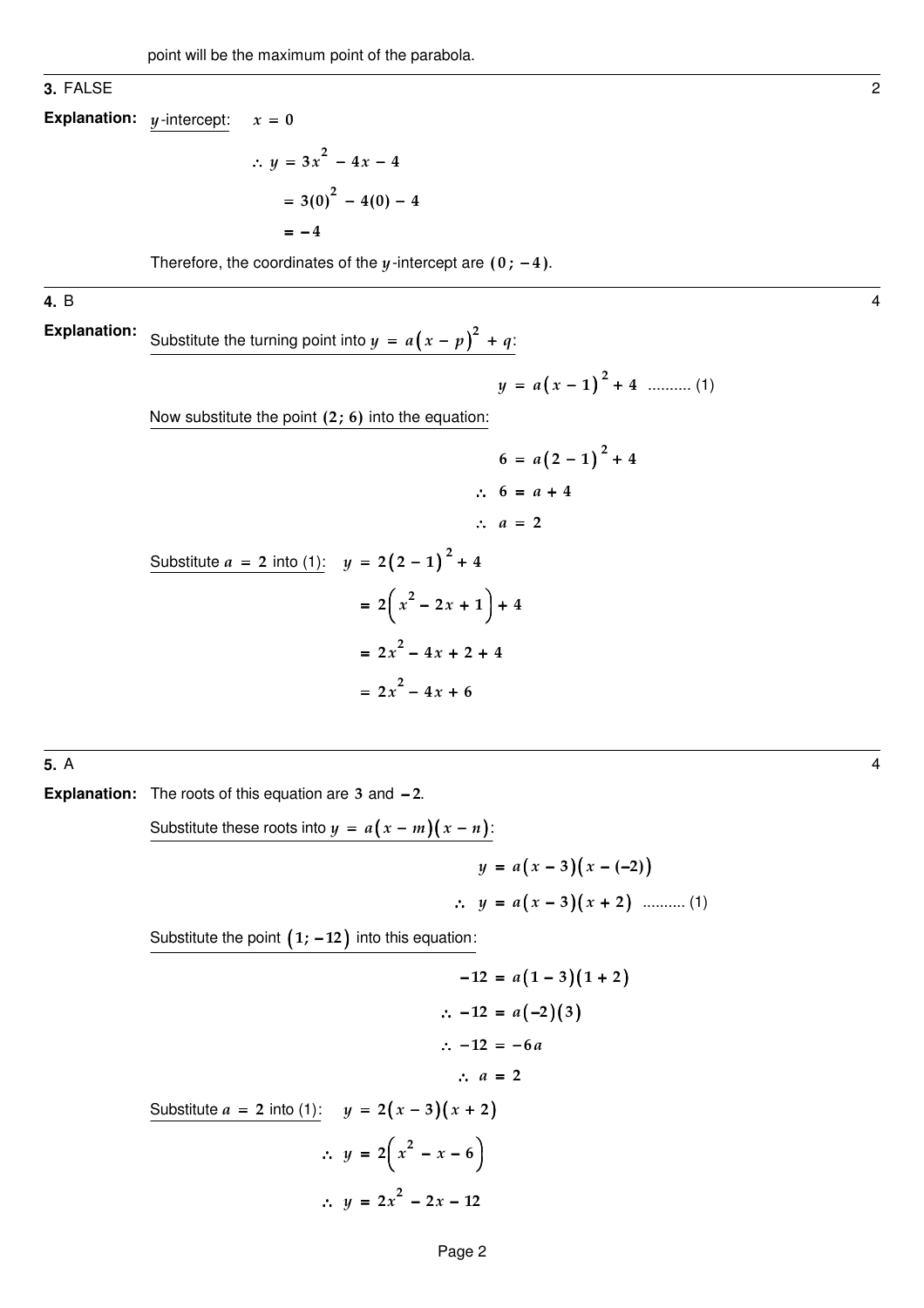**Explanation:**

For 
$$
y = ax^2 + bx + c
$$
:  $x = \frac{-b \pm \sqrt{b^2 - 4ac}}{2a}$ 

If  $b^2$  < 4*ac*, then  $b^2$  – 4*ac* < 0.

This would mean that the value under the square root sign is negative.

Thus the roots of the function are non-real, and hence the graph of the function will not cut the  $x$ -axis.

**7.** A 4

the turning point are not, you need to use the formula  $y = a(x - m)(x - n)$ , **Explanation:** Since the coordinates of the  $x$ -intercepts are known and since the coordinates of where  $m$  and  $n$  are the  $x$ -intercepts of the graph.

Substitute the x-intercepts into  $y = a(x - m)(x - n)$ :

( ) ( ) ( ) ( ) .......... (1) ( 5) 2 5 2 y a x x y a x x = − − − ∴ = + −

Substitute the  $y$ -intercept into this equation:

$$
-10 = a (0 + 5) (0 - 2)
$$
  
\n
$$
\therefore -10 = a (5) (-2)
$$
  
\n
$$
\therefore -10 = -10 a
$$
  
\n
$$
\therefore a = 1
$$

[Warning: Don't just assume  $a = 1!$  Work it out!]

 $a = 1$  into (1):  $y = 1(x + 5)(x - 2)$  $\therefore$   $y = (x + 5) (x - 2)$ Substitute  $a = 1$  into (1):  $\therefore y = x^2 + 3x - 10$ 

**8.** secant 6

**Explanation:** To determine whether the line is a tangent or a secant, first determine how many points of intersection there will be between the line and the parabola.

> **x<sup>2</sup> - 5x + 2 = x - 3 x<sup>2</sup> - 6x + 5 = 0**  $(x - 5)(x - 1) = 0$  $x = 5$  or  $x = 1$  **y = (1) - 3 = - 2** or  $y = (5) - 3 = 2$

There are two points of intersection **(1; -2)** and **(5; 2)** between the line and the curve. So the line is a **secant** to the curve.

#### **9.** tangent 6

**Explanation:** To determine whether the line is a tangent or a secant, first determine how many points of intersection there will be between the line and the parabola.

$$
x2 + 3x - 2 = x - 3
$$
  
x<sup>2</sup> + 2x + 1 = 0  
(x + 1)<sup>2</sup> = 0  
x = -1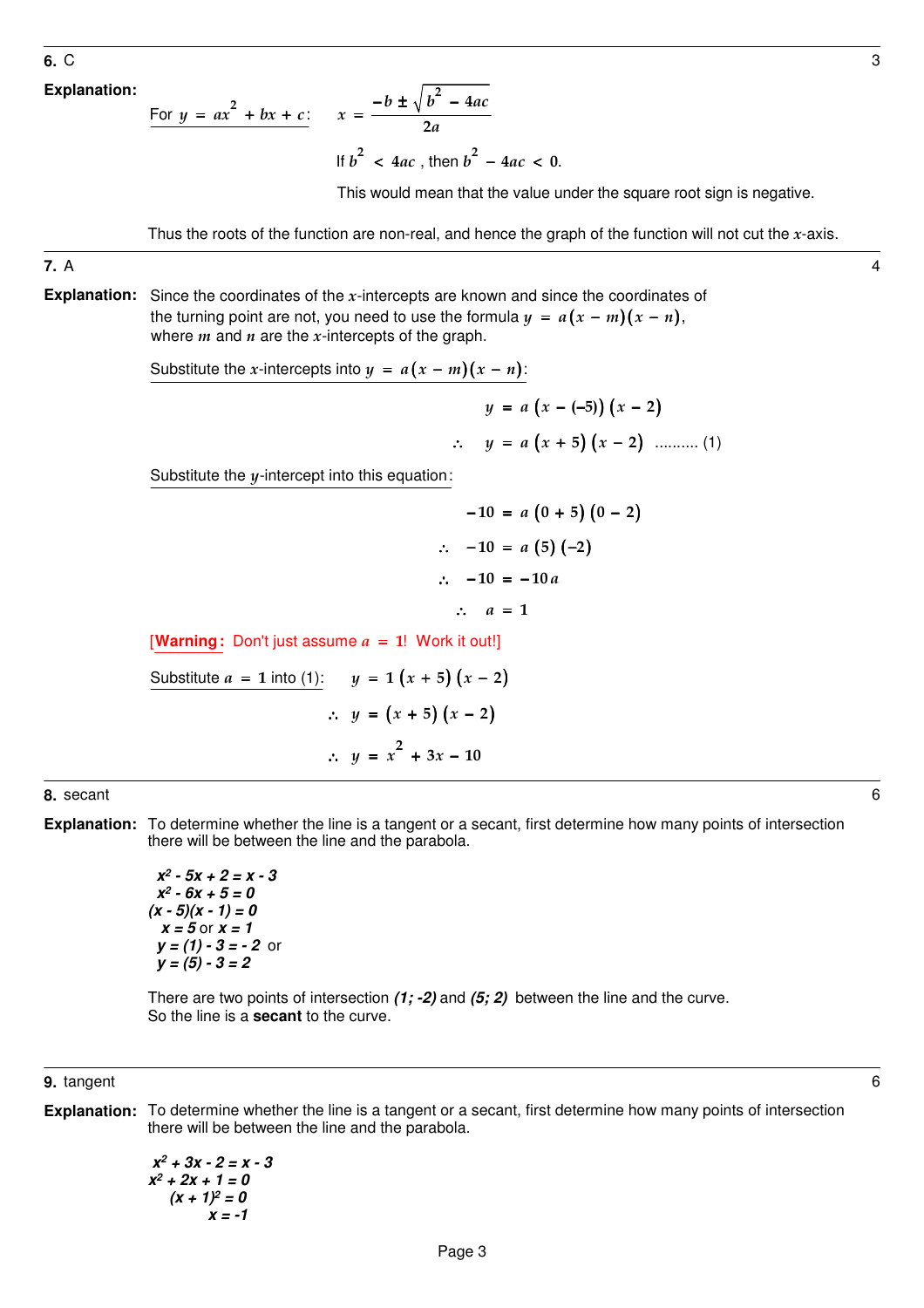There is only one point of intersection **(-1; -4)** between the line and the curve. So the line is a **tangent** to the curve.

## **10.** (0; -3) 2

**Explanation:**

In general, a parabola of the form  $y = a(x - p)^2 + q$  has  $(p; q)$  as its turning point.

Hence the turning point of the function  $f(x) = -3(x + 1)^2 - 2$  is  $(-1, -2)$ . Because  $a = -3$  ( $a < 0$ ), the arms of the graph are pointing down. The  $y$ -intercept of the graph:

$$
f(0) = -3(0 + 1)2 - 2
$$
  
= -5

If the graph is now vertically translated so that its turning point rests on the  $x$ -axis, the new turning point will be  $(-1; 0)$ . Thus the graph (i.e. every point on the graph) must be shifted 2 units up. If the old  $y$ -intercept is shifted 2 units up, the new  $y$ -intercept will be  $-3$ .



### **11.** maximum 1

**Explanation:** The coefficient of  $x^2$  is negative, thus the arms will be pointing down. Therefore this function will have a maximum value.

12. (1) 
$$
\left(\frac{1}{2}, 4\frac{1}{2}\right)
$$
  
(2)  $y = 2x^2 - 2x + 5$ 

(3) non-real

# **Explanation:**

(1) In the form  $y = a(x - p)^2 + q$ , the turning point is given by  $(p; q)$ .

The coordinates of the turning point :  $\left(\begin{array}{c} \frac{1}{2} \\ 2 \end{array}\right)$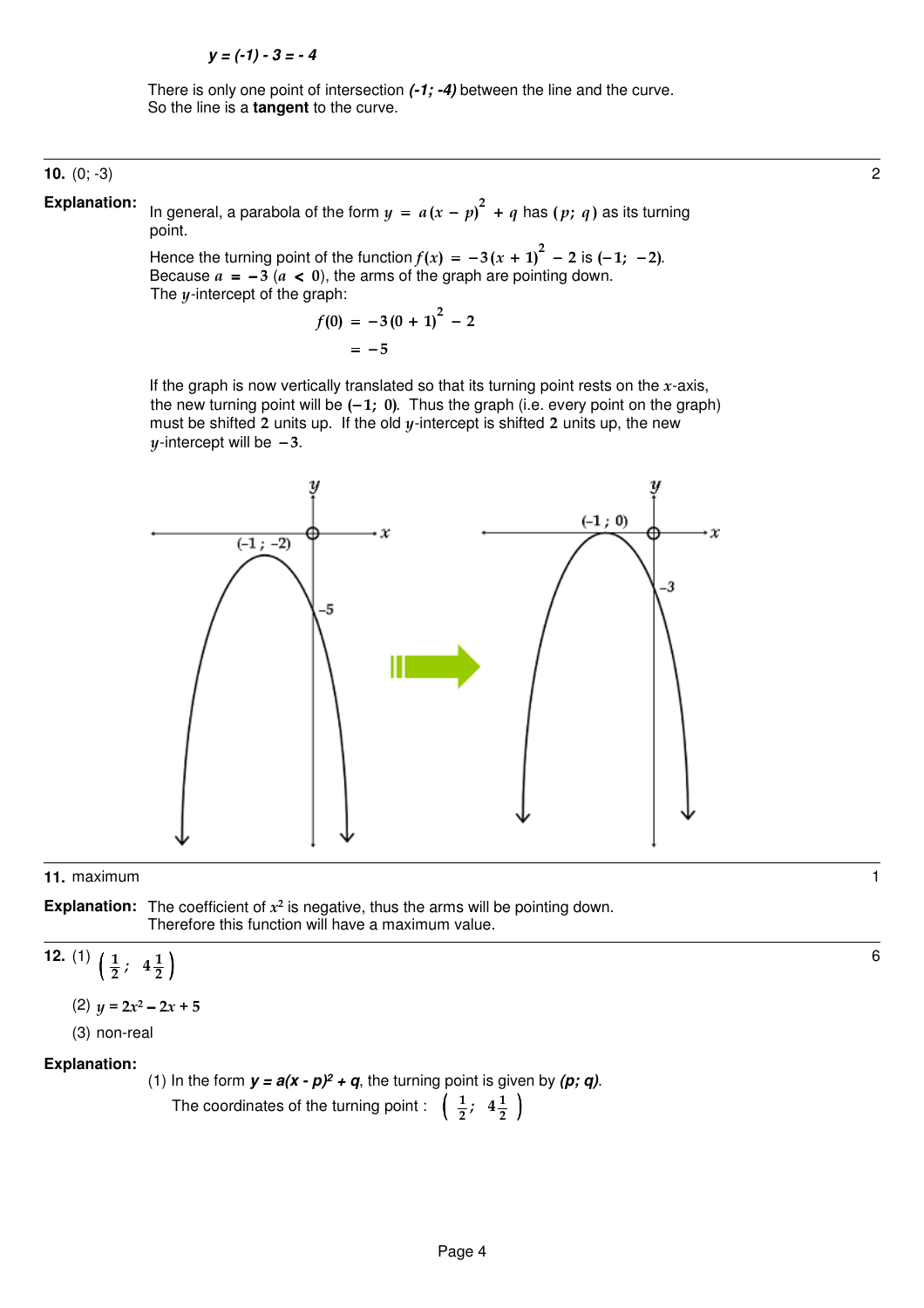2) 
$$
y = 2\left(x - \frac{1}{2}\right)^2 + 4\frac{1}{2}
$$
  
\n $y = 2\left(x - \frac{1}{2}\right)\left(x - \frac{1}{2}\right) + 4\frac{1}{2}$   
\n $y = 2\left(x^2 - x + \frac{1}{4}\right) + 4\frac{1}{2}$   
\n $y = 2x^2 - 2x + \frac{1}{2} + 4\frac{1}{2}$   
\n $y = 2x^2 - 2x + 5$ 

(3) To determine the roots we must use the quadratic formula, as the equation  $y = 2x^2 - 2x + 5$  cannot factorise.

$$
y = 2x^{2} - 2x + 5
$$
\n
$$
x = \frac{-b \pm \sqrt{b^{2} - 4ac}}{2a}
$$
\n
$$
= \frac{-(-2) \pm \sqrt{(-2)^{2} - 4(2)(5)}}{2(2)}
$$
\n
$$
= \frac{2 \pm \sqrt{-36}}{4}
$$

 The fact that a negative value appears under the square root implies there are no real roots. Thus the roots are non-real.

# **13.** (1) ( 2 ; 3 ) 6

 $(2)$   $(2; 6)$ 

 $(3) f (x) = 3x^2 - 12x + 18$ 

 $\overline{ }$ 

**Explanation:** (1) In general, a parabola of the form  $y = a(x - p)^2 + q$  has (p; q) as its turning point. Thus the turning point of this function is **(2; 3)**.

- (2) When the graph is moved vertically, the intercepts on the axes and the  $y$ -coordinate of the turning point will change. The axis of symmetry will stay the same. The  $y$ -coordinate of the turning point is 3. If it is moved three units up:  $3 + 3 = 6$ . The turning point of the new function will then be  $(2; 6)$ .
- (3) Replace the turning point of the original function by the new turning point:

$$
f(x) = 3(x - 2)2 + 6
$$
  
= 3(x<sup>2</sup> - 4x + 4) + 6  
= 3x<sup>2</sup> - 12x + 12 + 6  
= 3x<sup>2</sup> - 12x + 18

**14.** (1) ( 2 ; 0 ) 8

(2) 
$$
y = -x^2 - x + 6
$$

$$
(3) \, y = x^2 + x - 6
$$

**Explanation:** (1) The points  $(-3; 0)$  and A are the same distance from the axis of symmetry.

The point  $(-3; 0)$  is  $2\frac{1}{2}$  units from the axis of symmetry.

Therefore, the *x*-coordinate of point **A** is :  $-\frac{1}{2} + 2\frac{1}{2} = 2$ 

Therefore, the coordinates of A are  $(2; 0)$ .

Page 5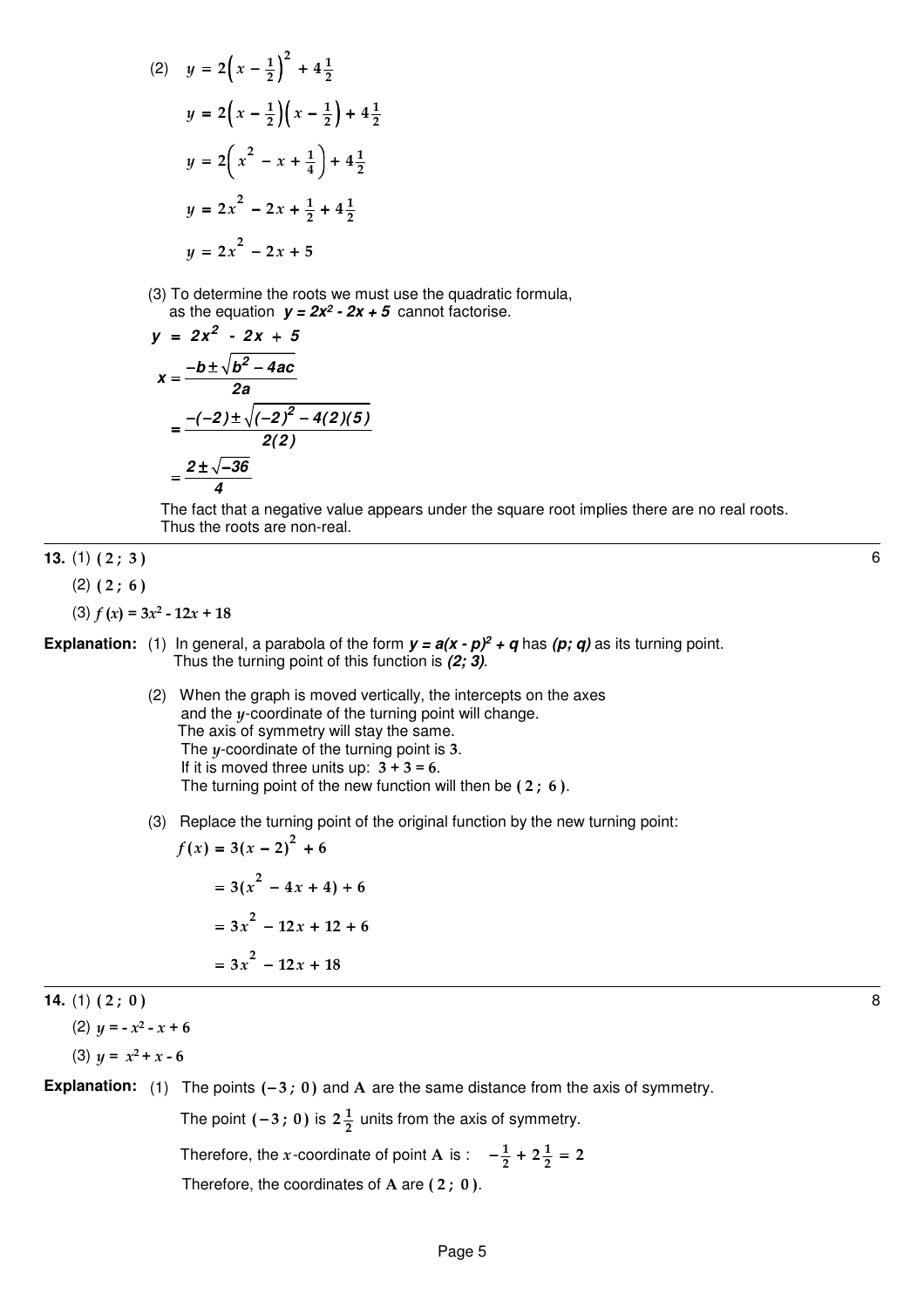(2) You could use either one of two methods to find the equation of this graph. - You could substitute the  $x$ -intercepts and the turning point into this formula:

$$
y = a(x - m)(x - n)
$$

- The turning point can be substituted into the equation:  $\overline{2}$ 

$$
y = a(x - p)^{2} + q
$$
  

$$
y = a \left(x - \left(-\frac{1}{2}\right)\right)^{2} + 6 \frac{1}{4}
$$
  

$$
y = a \left(x + \frac{1}{2}\right)^{2} + \frac{25}{4}
$$

Now, substitute the coordinates of any one of the  $x$ -intercepts into this equation:

$$
y = a \left(x + \frac{1}{2}\right)^2 + \frac{25}{4}
$$
  
\n
$$
0 = a \left(2 + \frac{1}{2}\right)^2 + \frac{25}{4}
$$
  
\n
$$
0 = a \left(\frac{5}{2}\right)^2 + \frac{25}{4}
$$
  
\n
$$
0 = \frac{25}{4}a + \frac{25}{4}
$$
  
\n
$$
a = -1
$$
  
\nTherefore ...  
\n
$$
y = -1 \left(x + \frac{1}{2}\right)^2 + \frac{25}{4}
$$

$$
y = -1\left(x + \frac{1}{2}\right) + \frac{25}{4}
$$
  

$$
y = -1\left(x^2 + x + \frac{1}{4}\right) + \frac{25}{4}
$$
  

$$
y = -x^2 - x - \frac{1}{4} + \frac{25}{4}
$$
  

$$
y = -x^2 - x + \frac{24}{4}
$$
  

$$
y = -x^2 - x + 6
$$

(3) For a reflection about the x-axis, **(x; y)** becomes **(x; -y)**.  $y = -x^2 - x + 6$  becomes  $-y = -x^2 - x + 6$  $y = x^2 + x - 6$ 

**15.** D 4